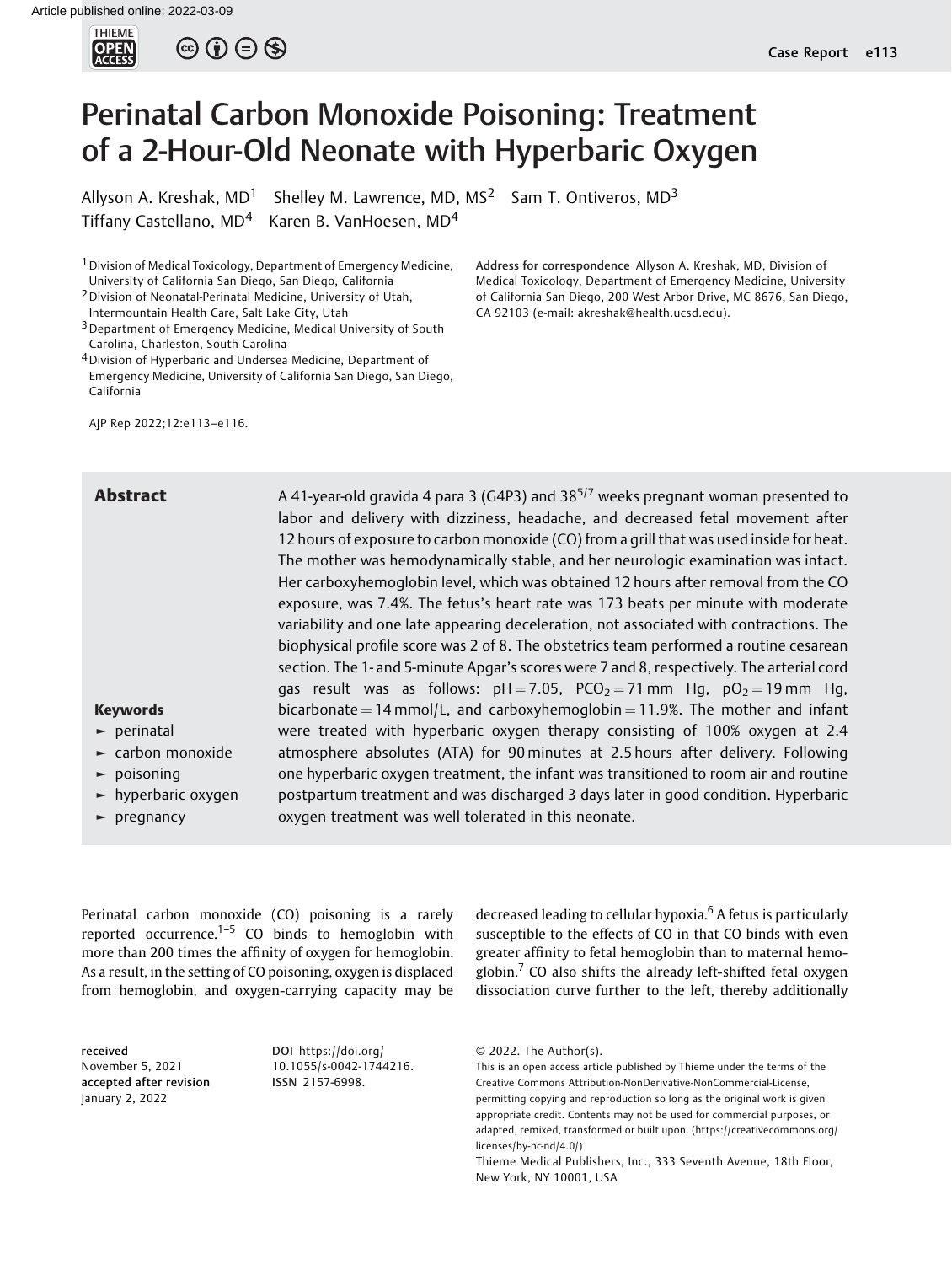decreasing the release of oxygen from hemoglobin to the tissues.<sup>1,7</sup> Treatment of CO poisoning consists of high-flow oxygen and treatment with hyperbaric oxygen (HBO) when indicated. $8$  We present a case of a term fetus inadvertently poisoned with CO resulting in delivery and followed by emergent HBO treatment 2 hours after birth. We also propose recommendations for perinatal treatment of the COexposed fetus.

## Case Report

A 41-year-old pregnant gravida 4 para 3 (G4P3) woman at 38<sup>5/7</sup> weeks of gestational age by ultrasound presented to our hospital's Labor and Delivery Unit with symptoms of dizziness, mild headache, and decreased fetal movement. Prior to arrival, the patient and her spouse had used an indoor charcoal grill to heat their apartment, and she and her spouse were exposed to the burning coals consistently for 12 hours from the afternoon to overnight. When she awoke, she felt lightheaded and noted decreased fetal movement. Her spouse experienced syncope and was transported by ambulance to a local emergency department (ED). For unclear reasons, at the outside hospital, he did not receive HBO treatment and was not transferred for HBO treatment and was discharged from the emergency department. Our patient removed herself from the CO exposure, and approximately 12 hours later, she took a ride share to our hospital's Labor and Delivery Unit. Measurements of CO levels at the residence were not available.

Approximately 12 hours after symptom onset and removal from the CO source, she presented to our hospital's Labor and Delivery Unit. The patient complained of a mild headache and decreased fetal movement for the prior 8 hours. She denied vaginal bleeding, leakage of vaginal fluid, and contractions. The patient had a past medical history of type-2 diabetes for which she was taking insulin. She was a former smoker but no longer used cigarettes, tobacco, or nicotine. There were no smokers in the house. Other than the patient's diabetes, the pregnancy was uncomplicated. The mother had received routine prenatal care. Outside of the finding of cystic kidneys on prenatal ultrasound, the fetus had normal anatomy scans with normal intrauterine growth.

The patient's examination was notable for a blood pressure of 122/79 mm Hg, a heart rate of 64 beats per minute, a temperature of 98.2°F, and a respiratory rate of 18 breaths per minute. The patient was awake, alert, and oriented, strength was intact throughout, her gait was normal, her finger–nose–finger exam was intact, her face was symmetric, and her speech was clear. Her abdomen was gravid and nontender. Her skin was pink, warm, and dry. The electrocardiogram revealed a sinus bradycardia at 52 beats per minute without ischemic changes. The patient's white blood cell count was 8,400 mm<sup>3</sup>, hemoglobin was 12.6 g/dL, and platelet count was 251,000 mm<sup>3</sup>. Arterial carboxyhemoglobin was 7.4%; however, this level was obtained approximately 12 hours after symptom onset and removal from the source of CO. The elimination half-life of carboxyhemoglobin while breathing room air is  $320 \text{ minutes}$ .<sup>8</sup> Extrapolating back, the mother's carboxyhemoglobin at the time of symptom onset may have been over 30%. Upon arrival to the hospital, the mother was administered high flow oxygen of 10 L/minute via nonrebreather mask.

The fetus' heart rate was 173 beats per minute with moderate variability and one late appearing deceleration, not associated with contractions. Tocometer readings were absent for contractions. On ultrasound, the amniotic fluid index was 16 mm. The biophysical profile (BPP) was 2/8 (2 for adequate amniotic fluid). Given the decreased fetal movement and BPP score, the obstetrics team decided to perform a routine cesarean section.

The baby was delivered via cesarean section and had a spontaneous cry. The 1-minute Apgar's score was 7. The 5-minute Apgar's score was 8. The infant's weight was 3,105 g, length was 49.5 cm, and head circumference was 34.5 cm. The infant's vital signs were as follows: blood pressure was 60/40 mm Hg, heart rate was 137 beats per minute, respiratory rate was 45 breaths per minute, and temperature was 98.6°F. The infant was noted to have significantly decreased muscle tone throughout and dusky colored extremities, both of which improved with warming and stimulation.

The infant's arterial cord gas result was the following:  $pH = 7.05$ ,  $PCO_2 = 71$  mm Hg,  $pO_2 = 19$  mm Hg, bicarbonate  $= 14$  mmol/L, and carboxyhemoglobin  $= 11.9$ %. The infant's white blood cell count was 18,500 mm<sup>3</sup>, hemoglobin was  $12.9$  g/dL, and platelets were  $236,000$  mm<sup>3</sup>. The infant was administered high-flow 100% oxygen of 10 L per minute via nonrebreather mask.

The neonatologist consulted our Hyperbarics service and Medical Toxicology Consult service just prior to delivery. The mother's prolonged exposure to CO and persistent symptoms despite removal from the CO exposure, indicated more severe poisoning and potential risk to the fetus. The fetus' BPP confirmed fetal distress necessitating delivery and a decision to treat with HBO. The mother and newborn infant were treated emergently with HBO therapy consisting of 100% oxygen at 2.4 atmosphere absolutes (ATA) for 90 minutes at 2.5 hours after delivery. The hyperbaric treatment table for CO poisoning at our institution is 100% oxygen at 2.8 ATA for 90 minutes. Given the age of the newborn, we decided to treat at 2.4 ATA to limit the potential effects of pressure on the neonate's lungs and to reduce the risk of pulmonary and central nervous system (CNS) oxygen toxicity. A chamber attendant and neonatal intensive care unit (NICU) nurse accompanied the neonate and her mother. Chamber-side was the chamber operator, the Hyperbaric and Toxicology teams, a respiratory therapist, and additional nurses. Oxygen was delivered to the mother via hood and to the infant via enclosed bassinet within the chamber. The newborn was wrapped in a blanket to minimize movement and for warmth, and the environment was kept warmer on ascent. The umbilical line was kept patent and connected to a pressure tested pump, and vitals were monitored through a pressure tested machine. The newborn was given a pacifier to assist with equalization of the Eustachian tubes during the 10-minute descent (to prevent middle ear barotrauma) but was removed during the 10-minute ascent to prevent breath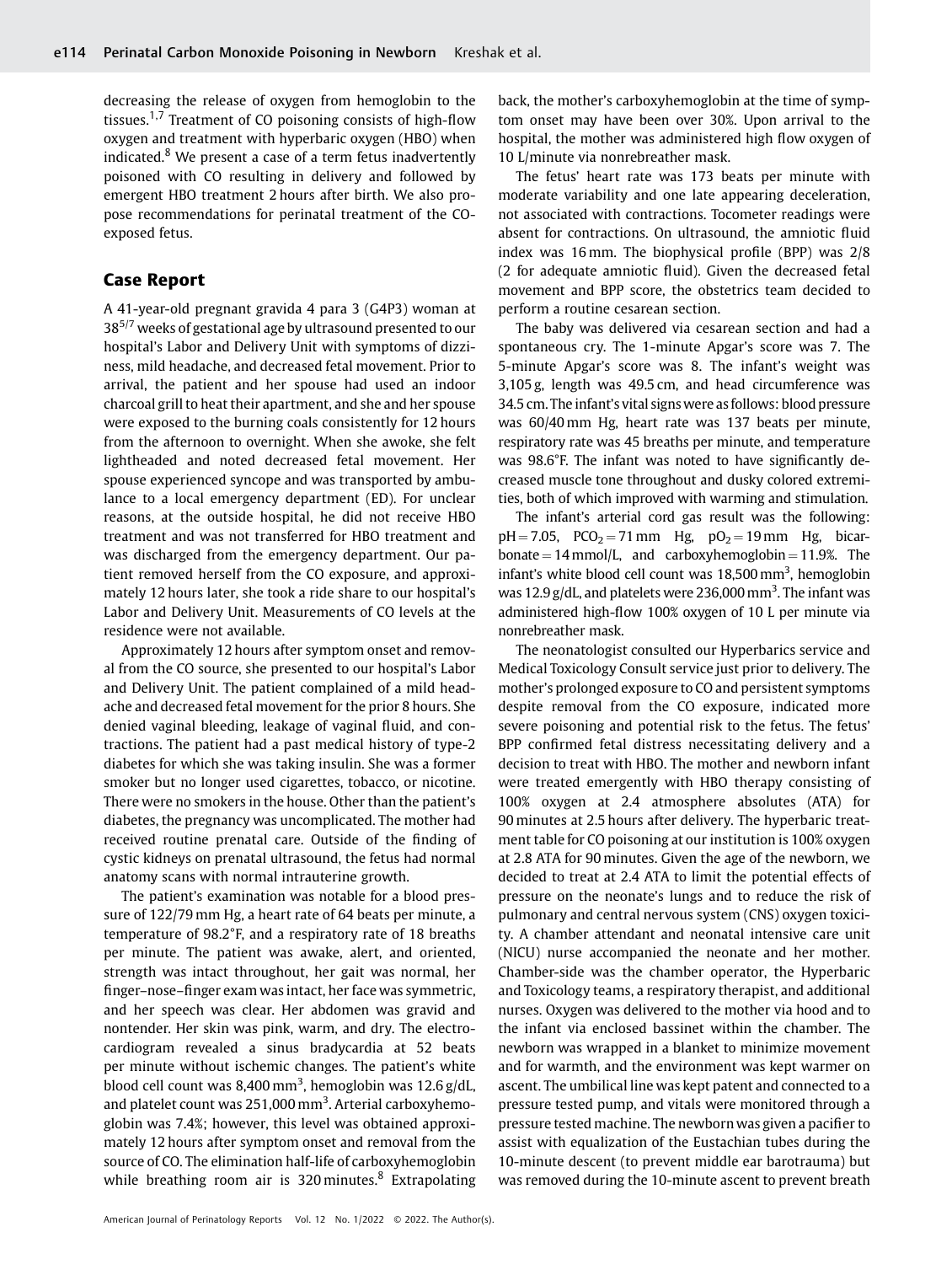holding on ascent and pulmonary barotrauma. Prior to HBO treatment, the infant had been on 10 L high-flow 100% oxygen for 2.5 hours. With this normobaric oxygen treatment, her carboxyhemoglobin had decreased to 4.6%. Following HBO treatment, her carboxyhemoglobin level was 1.4% ( $\leq$  3% is considered normal<sup>8</sup>). The half-life of carboxyhemoglobin with 100% oxygen treatment is up to 80 minutes, whereas the half-life of carboxyhemogobin with hyperbaric oxygen treatment is 15 to 30 minutes. $6$  No further treatments of the infant were done, and the infant was transferred to the NICU on room air. The mother received additional HBO therapy the following day given on-going symptoms. The infant was discharged in good condition 3 days after delivery. Of note, the toxicology service had contacted the mother of the infant's spouse to recommend evaluation at our health system's ED for evaluation and possible HBO treatment, but he did not present for evaluation.

### Discussion

CO poisoning during pregnancy can have serious adverse effects including severe neurological sequelae or death to the mother and fetus. CO poisoning is associated with a maternal mortality rate between 19 and 24% and a fetal mortality rate between 36 and 67%, with variability arising from severity of maternal poisoning and gestational age.<sup>9,10</sup> Treatment of CO poisoning involves normobaric oxygen therapy with or without HBO treatment. Few cases of neonates or very young children poisoned with CO have been described. Bar et al reported a case of a 39-week pregnant woman poisoned with CO whose fetus was in distress and who underwent an emergent cesarean section delivery.<sup>1</sup> The neonate was then treated with 100% normobaric oxygen for 12 hours and was subsequently discharged in good condition. Turan et al described a 7-day-old male infant with CO poisoning who was treated with hyperbaric oxygen and discharged in good condition. Rudge described 14 patients who were younger than 2 years of age and were treated with HBO; one was a 4-day-old neonate.<sup>11</sup> To our knowledge, our case is the youngest CO-poisoned patient to be treated with HBO.

The mechanisms of CO-induced tissue toxicity are complex. CO displaces oxygen from hemoglobin and decreases the oxygen-carrying capacity of hemoglobin, thereby causing tissue hypoxia. $6,12$  At a cellular level, CO acts as an asphyxiant by inhibiting human cytochrome oxidase.<sup>13</sup> CO also has proinflammatory mechanisms via nitric oxide liberation in a platelet and neutrophil-dependent reaction<sup>14</sup> and mediates brain lipid peroxidation, thereby likely contributing to deleterious neurologic effects.<sup>15</sup> Other mechanisms of CO toxicity involve apoptosis, mitochondrial oxidative stress, and immune-mediated injury. These are proposed mechanisms of CO toxicity which manifests acutely with symptoms of headache, nausea, and vomiting.<sup>8</sup> Delayed neurological sequelae may follow CO poisoning.<sup>16</sup>

Obtaining a carboxyhemoglobin level can confirm exposure and support the diagnosis of CO poisoning, but symptoms may not correlate with the initial carboxyhemoglobin level as was thought in this case.  $6,17,18$  The mother's initial carboxyhemoglobin level was 7.4%, and she was symptomatic with regard to CO poisoning; however, she had been removed from the CO source of poisoning and had been breathing room air for 12 hours prior to obtaining that level. This time allowed for elimination of CO. Carboxyhemoglobin levels of greater than 10% in smokers and greater than 3% in nonsmokers are considered elevated.<sup>6,19</sup>

Administration of supplemental 100% oxygen is the standard treatment for acute CO poisoning.<sup>16</sup> Oxygen hastens dissociation of CO from hemoglobin and enhances tissue oxygenation.<sup>20</sup> Hyperbaric oxygen accelerates CO elimination and is considered to prevent CO-mediated cognitive sequelae of CO poisoning.<sup>16</sup>

Maternal CO poisoning in pregnancy jeopardizes the wellbeing of the fetus. The fetus is more vulnerable to the hypoxic effects induced by CO than the mother. Operating on the steep part of the oxyhemoglobin dissociation curve, a small drop oxygen tension can dangerously lower fetal arterial oxygen concentration. CO competes with oxygen for the same hemoglobin binding sites, blocking oxygen uptake, and placing the fetus at high risk for fetal hypoxia. As fetal carboxyhemoglobin levels increase, the fetal oxyhemoglobin dissociation curve shift further to the left, intensifying the effect and causing critical hypoxia in the fetus.<sup>21</sup> Maternal CO poisoning has been associated with fetal demise, physical malformations, and developmental cognitive deficits.18,20–<sup>24</sup> Predicting fetal outcomes is challenging, as the severity of maternal poisoning as measured by maternal carboxyhemoglobin concentrations do not correlate with fetal carboxyhemoglobin, and poor fetal outcomes have been observed with low maternal carboxyhemoglobin concentrations.<sup>18</sup>

When a pregnant woman experiences CO poisoning, decisions regarding her medical management and that of her fetus can be difficult. Given the rare nature of this condition, no specific treatment guidelines are available from the American College of Obstetricians and Gynecologists (ACOG) or American Academy of Pediatrics. For infants greater than or equal to 34 weeks' gestational age, signs of fetal distress caused by maternal CO toxicity may raise concerns about the need for urgent delivery versus expectant management.<sup>25</sup> Maternal and newborn risks, however, must be balanced with those of continuing of the pregnancy, especially if the fetus is less than 39 weeks of gestation.<sup>25-27</sup> In the case presented here, significant fetal distress was observed, as documented by a biophysical profile of 2 out of 10, the infant was term gestation, and the woman had experienced previous cesarean births; therefore, the decision was made to deliver the baby via repeat cesarean.

Following exposure to CO, options for treatment of the COpoisoned pregnant patient include normobaric oxygen treatment, hyperbaric oxygen treatment, delivery and subsequent treatment of the neonate, and mother with normobaric oxygen or hyperbaric oxygen. Following maternal CO poisoning, we recommend the administration of high-flow oxygen via nonrebreather mask to the exposed pregnant mother. If the fetus is not in distress, HBO treatment of the pregnant mother can be considered, as HBO treatment of the fetus following